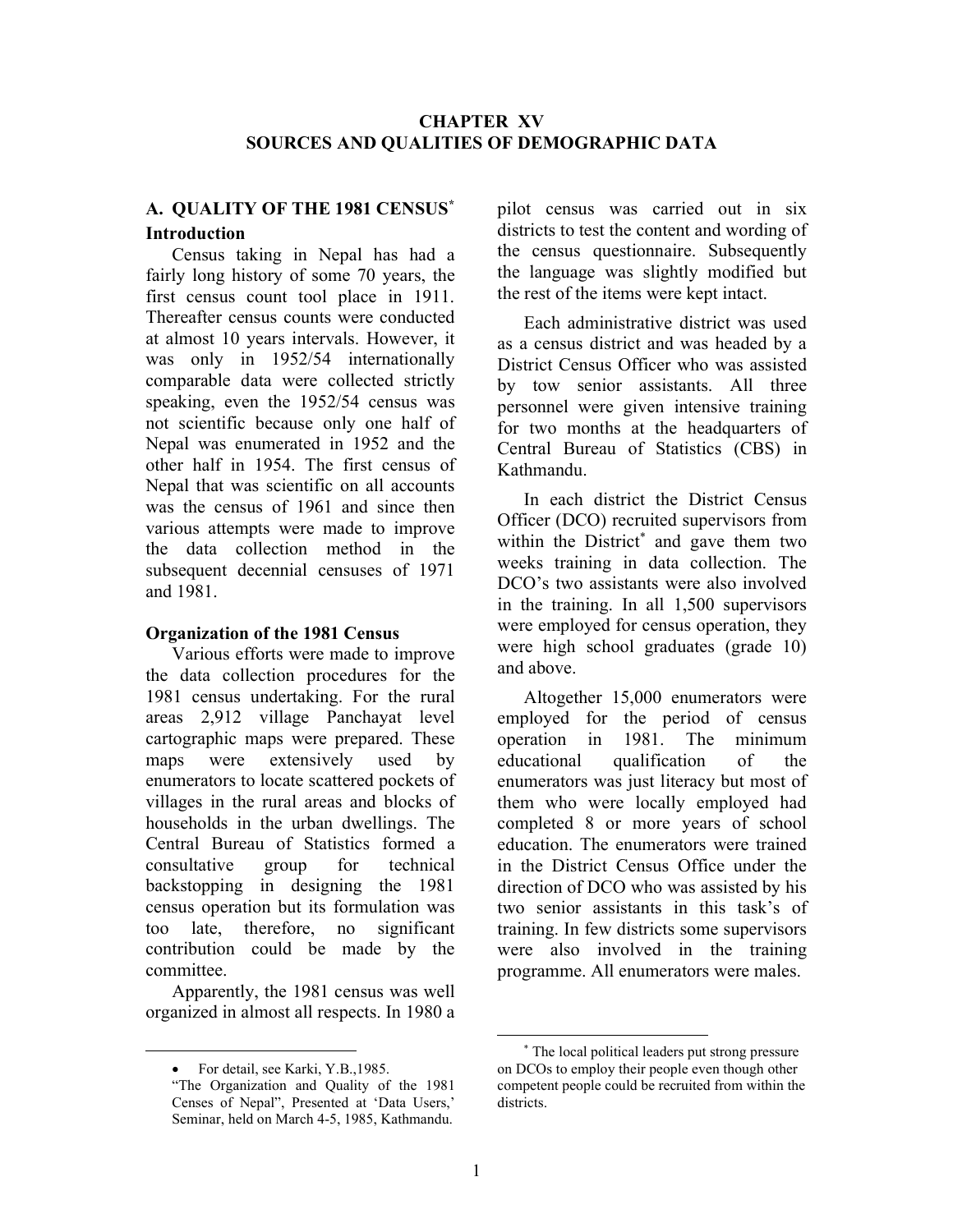Table 15.1 below shows Nepal's total population and census operation field staff by census year. Because of growing population, census man - power had to be increased. Over the years enumerator /supervisor ratio has been substantially improved from 85 in 1952/54 to 10 in 1981 but the population / enumerator ratio reduced by more than half (Table 15.1). The former ratio is comparable with China's corresponding ratio of 5 but the population/ enumerator ratio of about 1,000 persons in Nepal is too high compared with China's respective ratio of about 200 persons<sup>1.</sup> This implies heavy work load on each enumerator in Nepal and as a result the quality of the 1981 census data is expected to suffer.

Table 15.1- Population and census operation field staff by Census years 1952/54-1981

| <b>Census</b><br>year |       |     | Populat<br>ion (in Superv Enumer<br>million) isors ators | Populat<br>ion/<br>enumer<br>ator<br>ratio | Enumera<br>tor/super<br>visor<br>ratio |
|-----------------------|-------|-----|----------------------------------------------------------|--------------------------------------------|----------------------------------------|
|                       |       | (3) | (4)                                                      | 3)                                         | 6)                                     |
| 1952/54               | 8.26  | 200 | 17,000                                                   | 486                                        | 85                                     |
| 1961                  | 9.41  | 300 | 15,933                                                   | 591                                        | 53                                     |
| 1971                  | 11.56 | 500 | 12,000                                                   | 963                                        | 24                                     |
| 1981                  |       |     | 15.02 1,500 15,000                                       | 1,001                                      | 10                                     |

#### **Questionnaire**

Individual enumeration in 1981 was preceded by household listing. The household list in 1981 was extensive compared to the household list of 1971 census (see Table 15.2).

| Table 15.2 – Items asked in household schedules in |  |
|----------------------------------------------------|--|
| 1971 and 1981 censuses                             |  |

| <b>Topics</b>                     | 1971 | 1981 |
|-----------------------------------|------|------|
| Name and caste of head of         |      |      |
| household                         | X    | X    |
| Number of family members by       |      |      |
| sex (any member away from home    |      |      |
| for more than 6 months was        |      |      |
| excluded)                         | X    | X    |
| Number of absentee members of     |      |      |
| the family                        | X    | X    |
| Sex of absentees                  |      | X    |
| Age of absentees                  |      | X    |
| Destination of absentee members   |      | X    |
| Reason for leaving home           |      | X    |
| Number of deaths in the family    |      |      |
| during last 12 months             | X    | X    |
| Sex of the deceased               |      | X    |
| Age at death                      |      | X    |
| Number of disabled persons in the |      |      |
| family                            | X    | X    |
| Sex of disabled person            |      | X    |
| Age of disabled person            |      | X    |
| Male marriages during last year   | X    |      |
| Male divorces during last years   | X    |      |
| Number of transistor radios owned |      |      |
| by family                         |      | X    |
| Occupation (Agriculture, cottage  |      |      |
| industry, etc.) of family         |      | x    |

The individual characteristics questionnaire was also more comprehensive in 1981 than in 1971. Table 15.3 compares the items asked of individuals in the last two censuses:

Table 15.3- List of personal topics asked in 1971and 1981 census of Nepal

| <b>Topic</b>                          | 1971 1981 |             |
|---------------------------------------|-----------|-------------|
| <b>Personal Characterstics</b>        |           |             |
| Name and caste of head of household   | X         | X           |
| Relationship to head of household     | X         | X           |
| Identification number of mother       |           | X           |
| Sex                                   | X         | X           |
| Age                                   | X         | X           |
| Language                              | X         | X           |
| Religion                              | X         | X           |
| Literacy                              | X         | $\mathbf x$ |
| School enrolment                      | X         |             |
| Specialised subjects (for those above |           |             |
| S.L.C                                 |           | $\mathbf x$ |
| Marital status                        | X         | X           |
| Children ever born alive              | X         | X           |
| Children born in last 12 months       | X         | X           |
|                                       |           |             |

<sup>&</sup>lt;sup>1.</sup> Hearn, R.L., 1983., "Ninth Population Census Conference : Focussess on Data Processing and Analysis", Asian and Pacific Census Forum, Vol.9,No.4.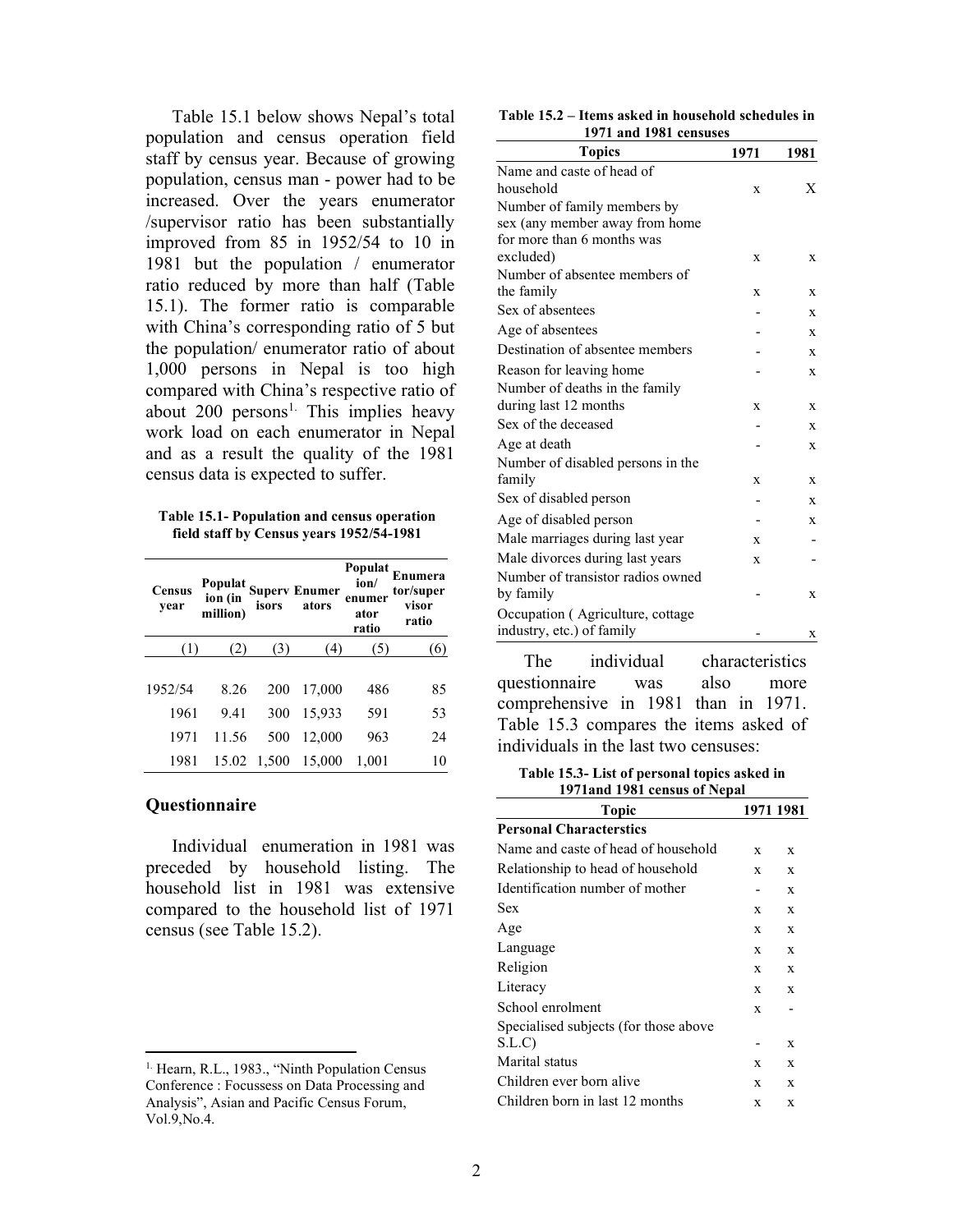Table 15.3 continued....

| Geographic characteristics                                                                       |             |             |
|--------------------------------------------------------------------------------------------------|-------------|-------------|
| Citizenship                                                                                      | X           | X           |
| Place of birth                                                                                   | X           | X           |
| Duration of stay in the current place (for<br>those born outside the current district)           |             | X           |
| Reason for residence in the current<br>district (for those born outside the<br>current district) |             | X           |
| <b>Type of activity</b>                                                                          |             |             |
| Gainfully employed/not employed in the<br>last 7 days                                            |             | X           |
| If unemployed, was the person<br>looking/not looking for employment                              |             | $\mathbf x$ |
| Gainfully employed/not employed for at<br>least 8 months during the last 12 months               | $\mathbf x$ | X           |
| Not working (because of being a student,<br>disabled, etc.)                                      | X           | X           |
| <b>Employment status (Asked of those</b><br>who were employed for at least 8                     |             |             |
| months last year)                                                                                |             |             |
| Main occupation and main industry                                                                | $\mathbf x$ | X           |
| Employer/employee/self-                                                                          |             |             |
| employed/partially employed                                                                      | X           | X           |

In order to simplify the job of editing and coding many of the items both in household and individual schedules were preceded. But there are some unavoidable problems with preceded answers. First, they make the questionnaires too long and unwieldy. This has what exactly happened with the 1981 questionnaires. One questionnaire is 21" long and 15.5" wide which is certainly too clumsy to carry around and complete. Secondly, in pre-coded questions the respondent is given a limited number of answers from which to choose which can often conceal information. Finally, once a tick has been put on the preceded answer there would be no way to check whether the interviewer did it correctly or not. It is, of course, necessary to have some answers preceded such as, "yes" or "No" type answers and some multiple choice responses but not at the cost of limiting response categories.

#### Field Work and Coding

The field work in 1981 also took place in the month of June as in all other previous censuses. The count approximately took 18 days to complete in 1981. In 1961 and 1971 the corresponding days were 18 and 15. The field supervisor checked each enumerator's work in his area for major inconsistencies. The completed schedules returned to the headquarters from the field, were carefully edited which was followed by coding operation. For coding 20 supervisors and 200 coders were employed. The job was completed in less than 9 months.

### Computer Data Processing

Although editing and coding were done promptly, transcription of data on to computer disc was delayed for almost a year. The main reasons were as follows:

- a) main frame is being changed from IBM to ICL system,
- b) physical facilities like concrete building, air-conditioning system, etc. for installing the newly acquired ICL computer were not quite ready.

It is, therefore, not surprising that data processing took 3.5 years compared to only 1.5 years to process the 1971 census data when the computer facility was ready for use. Table 15.4 shows time taken by census processing.

Table 15.4-Time taken by census processing

| Census year | Number of<br>vears | Type of<br>processing |
|-------------|--------------------|-----------------------|
| 1952/54     |                    | Manual                |
| 1961        | 4.5                | Manual                |
| 1971        | 1.5                | Computer              |
| 1981        | $3.5*$             | Computer              |

\* However, if the time of data processing is computed from the time of functioning of the newly acquired ICL machine, this is estimated to be less than one year.

## Post-enumeration Survey

About one month after the complete enumeration, post-enumeration survey (PES) began but because the manpower involved was not different from the main census operation, the quality of the PES data was highly suspect.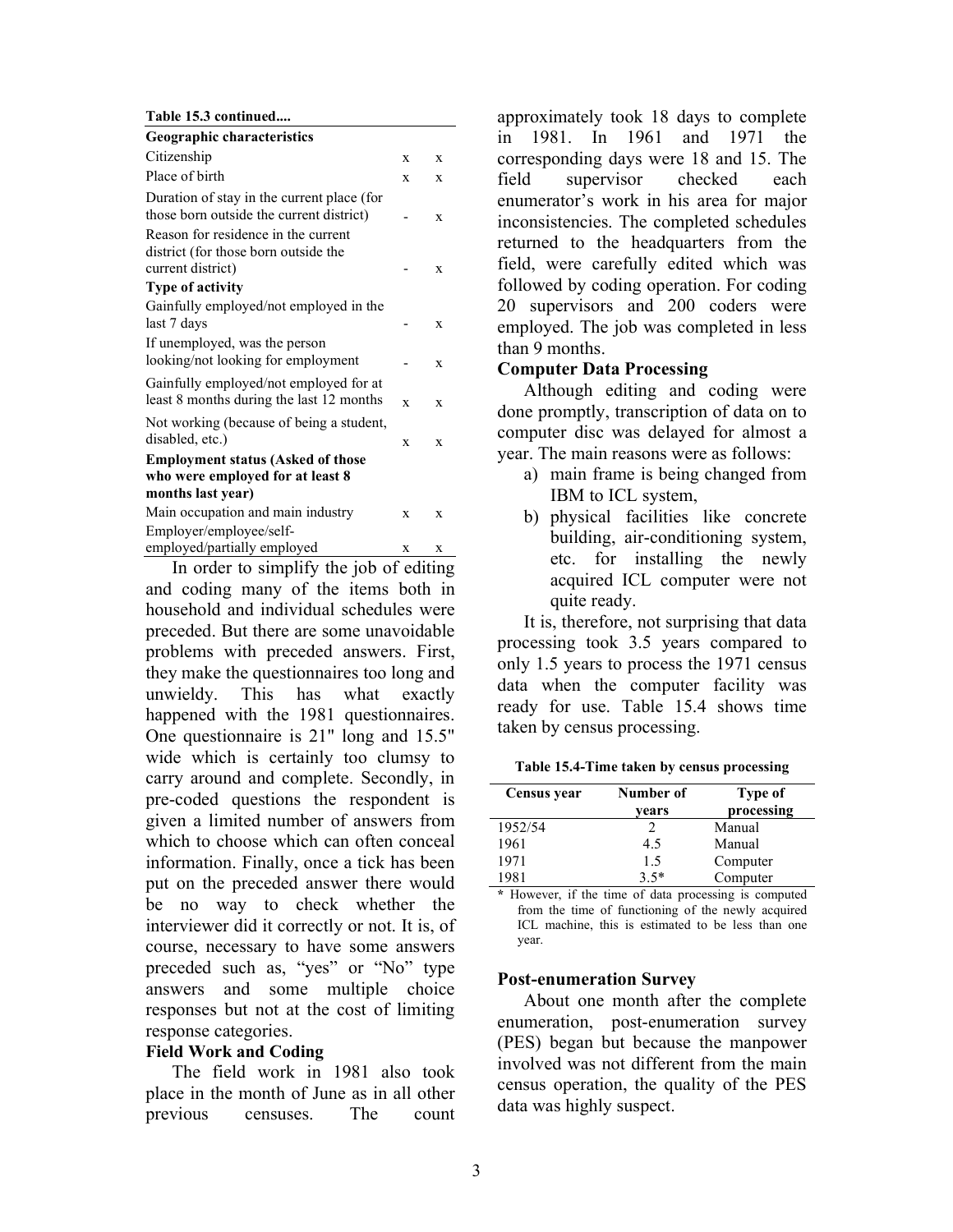Also the rainy season had just began which made the situation worse in the hills and mountains. In addition, it was found by external experts that the design and the questionnaire of the PES were not well thought out. For all these reasons no use was made of PES data to evaluate the total enumeration in 1981 (see, Chapter I; for details).

### The Quality of the 1981 Census Data

The quality of the 1981 census data is evaluated in two steps. The first step examines the overall coverage of the total count relative to the 1971 count by applying a mathematical procedure developed by Luther, Norman Y.  $(1983)^2$ .

The second step concerns with the evaluation of the quality of the census data on selected personal characteristics such as age reporting, migration characteristics, etc.

### Census Coverage

Census coverage is usually measured by the data produced by well organized and supervised post-enumeration survey. As stated above this was not feasible in the case of Nepal. Therefore, an attempt has been made to measure the relative differences in census coverage by examining the two successive censuses of 1971 and 1981.

The method applied here was originally suggested by Preston and Hill  $(1980)^3$ . but later it was more fully developed by Luther, and Norman  $(1983)^4$ . The Technique measures the relative difference in census coverage, not the actual coverage or actual under enumeration of individual censuses. Still this is sufficient when

one is interested in the growth in absolute numbers.

Application of the technique to the censuses of 1971 and 1981 of Nepal showed no improvement in census coverage in 1981. The 'K' value which measures relative difference in census coverage, is close to 1 in the case of Nepal, indicating no difference in coverage between the two censuses. Accuracy of Reported Ages

Just like in many developing societies, a large number of Nepalese do not know their precise dates of birth, so that their ages have to be estimated by indirect means. Such estimates are clearly subject to substantial errors. A common and conspicuous form of these errors consists in rounding the ages to the nearest figure ending in 0 or 5; for example persons really aged 39 or 41 will round their ages to 40. This type of "digital preference" can cause marked heaping of population at certain ages. The heaping is most conspicuous on ages ending in 0 or 5, but there is also a subsidiary heaping on ages ending in 2 and 8; the numbers at ages ending in 1, 3, 4, 6, 7 and 9 are correspondingly reduced.

Digital preference of this kind is, to a greater or lesser degree, world - wide. A summary index of the degree of heaping on the ages ending in 0 and 5, known as" Whipple's index" has been calculated (UN,  $1962$ <sup>5</sup> to measure the reliability of the reported age distribution. And this index calculated for the census years 1971 and 1981 suggest an unusually heavy degree of heaping and shows no improvement over the years (see Table 3.9).

In Nepal the degree of age misreporting is lower in the survey than in either of the 1971 or 1981 censuses (see Table 15.5). This is expected because survey is a small operation compared to census undertaking and close

<sup>2</sup> Luther, N.Y.,1983. "Measuring changes in census Coverage", Asian and Pacific Census Forum, Vol.9, No.3.

<sup>3.</sup> Preston, Samuel and Hill, Kenneth (1980). "Estimating the completeness of death registration", Population studies, Vol.34, No. 2.

<sup>4.</sup> Luther, N.Y., 1983. "Measuring Changes in Census Coverage". Asian and Pacific Census Forum, Vol.9.No.3.

<sup>5</sup> United Nations, 1962. Demographic Year Book, p.17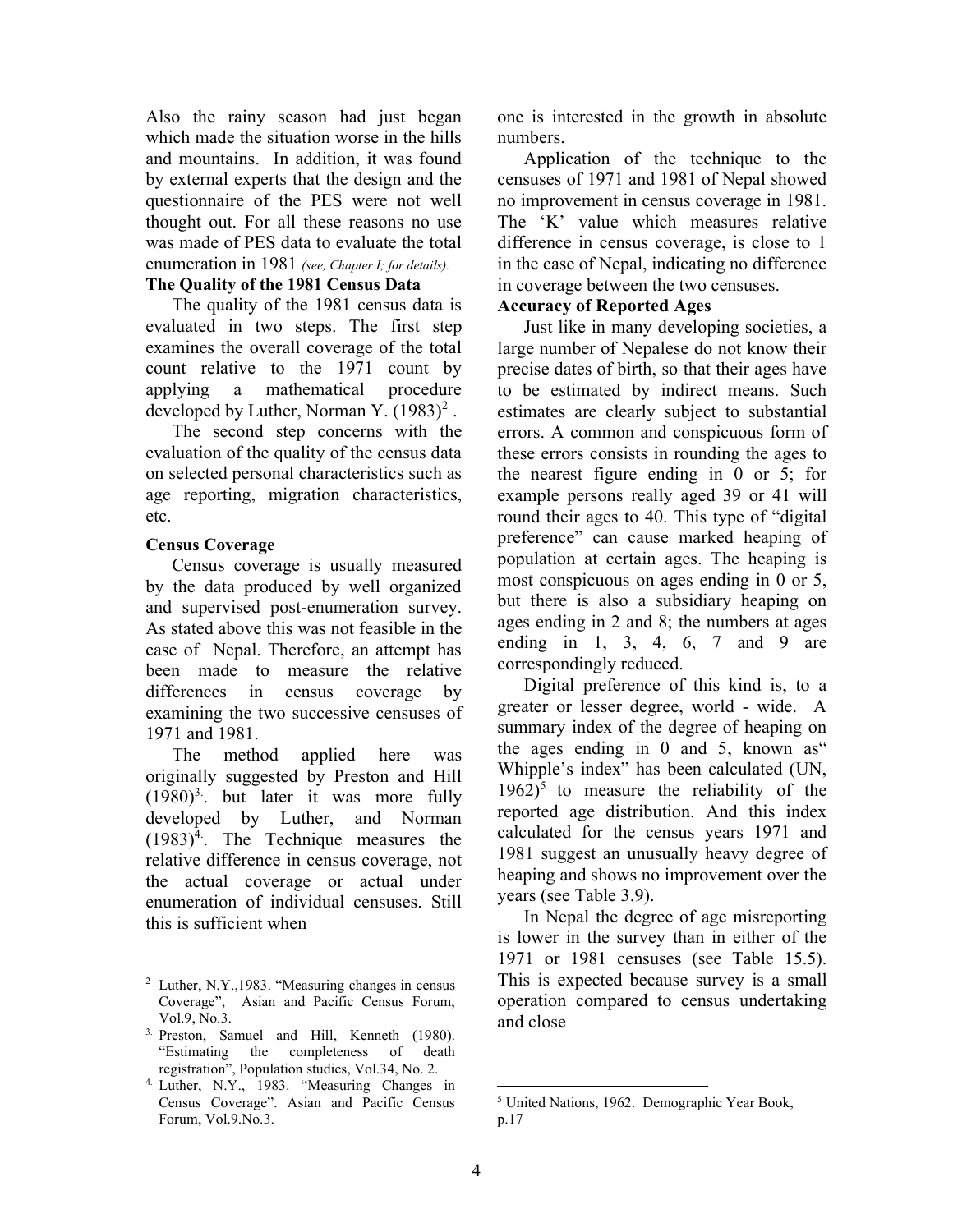supervision of work of the enumerators is more possible in the former than the latter.

Table 15.5- Whipple's indices for Nepal

| Year | Sex    | Data source | <b>Whipple's</b><br>index |  |
|------|--------|-------------|---------------------------|--|
| 1971 | Male   | Census      | 240.3                     |  |
| 1971 | Female | Census      | 253.0                     |  |
| 1976 | Male   | Survey      | 212.6                     |  |
| 1976 | Female | Survey      | 195.3                     |  |
| 1981 | Male   | Census      | 248.1                     |  |
| 1981 | Female | Census      | 254.9                     |  |
|      |        |             |                           |  |

Source: Same as in 1, 2 & 3 of Table 15.6

#### Evaluation of Fertility Data

Information on fertility of women is not easy to collect. In the case of Nepalese society it is even more difficult. In order to obtain good quality fertility data as large an operation as the census undertaking is perhaps not appropriate particularly in Nepal. This is indicated by the quality of fertility data collected in the last two census of 1971 and 1981.

In Table 15.6 mean number of children ever born alive by women obtained from censuses and surveys of Nepal and Thailand are shown. Accordingly, Nepal's fertility based on census data should be around 4 in 1971/1981 and based on survey data it comes to around 5.7 in 1976 and 5.2 in 1981. Similarly for Thailand the fertility level is about 6 during the first half of 1970s. However, in the case of Nepal the difference between the census and survey figures is in the range of 25% to 40%. The corresponding figure between 1971 census of Thailand and 1975 survey is only about 3%. Clearly then children ever born is highly under – reported in both the censuses (1971 and 1981) of Nepal.

Under - reporting of parity can also be checked by examining inter censal or inter survey cohort parity increment. The intercensal cohort parity increment shows that women aged 35 -39 reported lower parity in 1981 than in 1971. Similarly, Women aged  $35 - 39$  and  $40 - 44$  in 1976 reported lower parities in 1981 survey.

|              |                   |                   | <b>Nepal</b>                      |          |                   | <b>Thailand</b>      |                   |                   |                                   |  |
|--------------|-------------------|-------------------|-----------------------------------|----------|-------------------|----------------------|-------------------|-------------------|-----------------------------------|--|
| Age<br>Group | <b>Census</b>     |                   | <b>Cohort</b><br>parity increment |          | <b>Survey</b>     |                      | <b>Census</b>     | <b>Survey</b>     | <b>Cohort parity</b><br>increment |  |
|              | 1971 <sup>1</sup> | 1981 <sup>2</sup> | 1971-81                           | $1976^3$ | 1981 <sup>4</sup> | increment<br>1976-81 | 1970 <sup>5</sup> | 1975 <sup>5</sup> | 1970-75                           |  |
| $15-19$      | 0.165             | 0.240             | (.240)                            | 0.188    | 0.20              | (.20)                | 0.131             | 0.127             | (.127)                            |  |
| $20 - 24$    | 1.024             | 1.015             | (1.015)                           | 1.316    | 1.32              | 1.13                 | 0.994             | 0.884             | 0.753                             |  |
| 25-29        | 2.132             | 1.968             | 1.803                             | 2.848    | 2.59              | 1.27                 | 2.409             | 2.126             | 1.152                             |  |
| $30 - 34$    | 3.040             | 2.796             | 1.772                             | 4.051    | 3.82              | 0.97                 | 3.819             | 3.485             | 1.076                             |  |
| 35-39        | 3.665             | 3.309             | 1.177                             | 5.069    | 4.38              | 0.33                 | 5.082             | 4.66              | 0.841                             |  |
| $40 - 44$    | 3.932             | 3.569             | 0.529                             | 5.473    | 5.01              | $-0.06$              | 5.921             | 5.697             | 0.615                             |  |
| 45-49        | 3.973             | 3.582             | $-0.083$                          | 5.660    | 5.22              | $-0.25$              | 6.120             | 6.312             | 0.391                             |  |

| Table 15.6 Evaluation of average parities: Nepal and Thailand |  |
|---------------------------------------------------------------|--|
|---------------------------------------------------------------|--|

1. Central Bureau of Statistics, 1975- Population Census 1971.

2. Central Bureau of Statistics, 1984- Population Census 1981, Vol. II.

3. Nepal Family Planning/Maternal and Child Health Project, 1977-Nepal Fertility Survey 1976, First Report.

4. Nepal Family Planning/Maternal and Child Health Project, 1983-Nepal Contraceptive Prevalence Survey Report 1981

5. United Nations, 1983. Manual X: Indirect Techniques for Demographic Estimation: New York.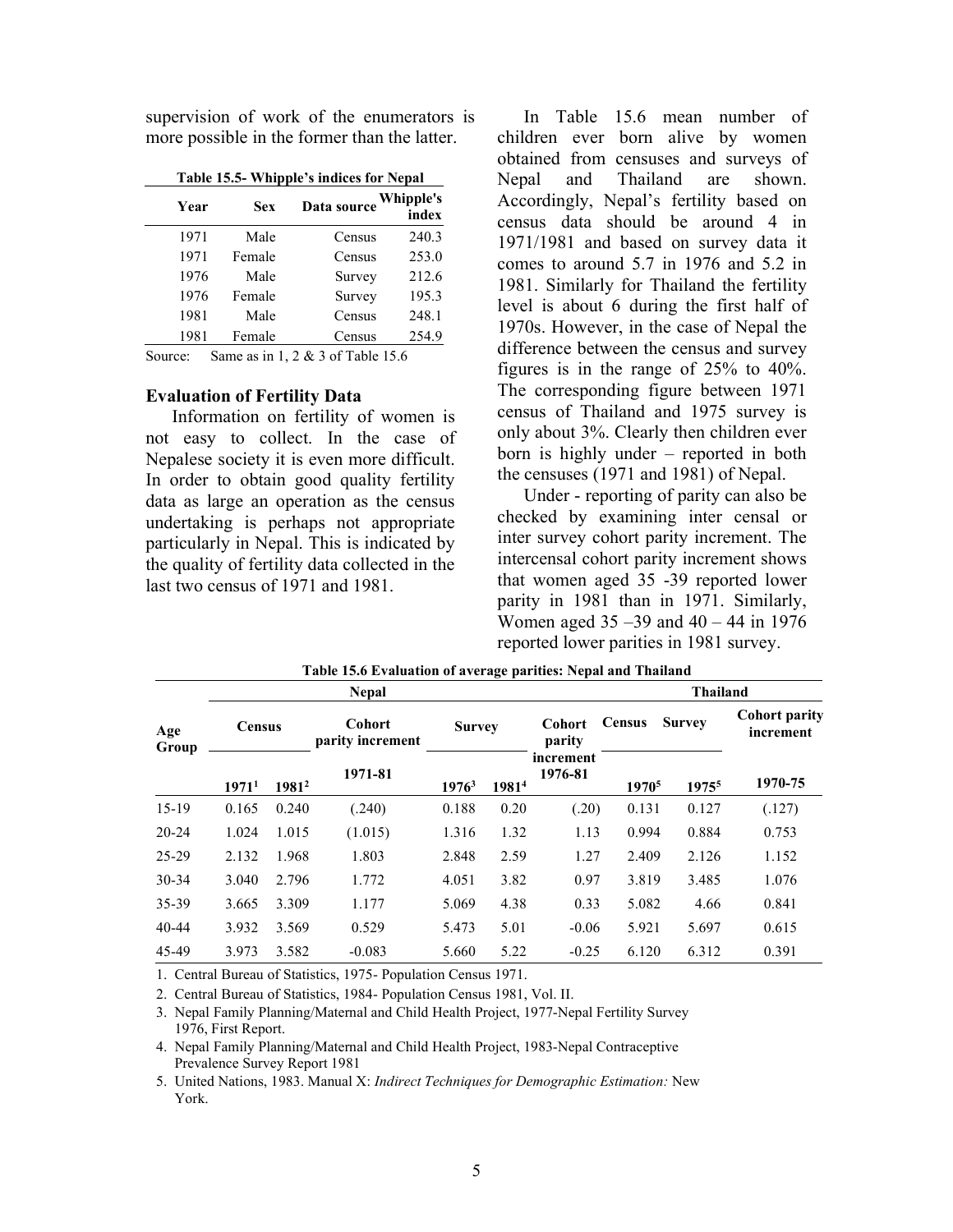Because the data quality is better in Thailand and this type of error is not found there.

Unacceptably low quality of fertility data of censuses of Nepal is most likely due to the following reasons:

- i) Poor education and training of enumerators.
- ii) Interviewing of female respondents by male enumerators. Interviewers all males were instructed to interview female not the head of the household about life – time fertility. But it is unlikely that they did so given the cultural situation which inhibits women to talk to male strangers. Besides most women leave everything to be answered by the head of the household.
- iii) The wording of the question about children ever born alive by a woman is not good enough to elicit the right type of information. The question reads: How many children were born alive until now including live born children who died later? The standard way to obtain correct information on children ever born would be to ask the following questions:
	- a) how many children were born to this woman who are now living with her?(response recordedby sex).
	- b) How many children were born to this woman who are now living else- where? (response recorded by sex).
	- c) How many children were born to this woman who have died? (response recorded by sex).
- iv) It may be that information about the children were collected mostly for currently married women only. This information for other ever married women namely, widowed, divorced and separated were perhaps mostly omitted.

 Other common errors encountered in trying to collect information on children ever born are:

v) There may have been a selective survival

 of women who had given birth relatively few children.

vi) Older women may have omitted some of their off springs when stating the number of children they had given birth.

Whatever the relative contribution of these factors, it is clear that the reported completed family size of women aged 45 – 49 in census cannot be accepted as an index of fertility level. Comparison of census data with survey figures clearly indicates that the bias is not only confined to women above 45, it is also true of early ages (Table 15.7).

 It is not only children ever born (life – time fertility) badly reported in Nepal censuses but also the current fertility. Table 15.7 compares current fertility derived from the 1981 census with that obtained from the 1976 survey. Although the current fertility data in Table 15.7 relate to two different points of time they cannot be expected to differ by a margin of about 50 percent. Clearly the census data is seriously under reported. This extremely low reporting of births that occurred in the past

| Table 15.7 Age-specific fertility rates per woman |
|---------------------------------------------------|
| derived from births in the past year 1976 survey  |
| and 1001 aggregation                              |

| and 1981 census |                                                       |                          |  |  |  |  |  |
|-----------------|-------------------------------------------------------|--------------------------|--|--|--|--|--|
| Age Group       | <b>Nepal</b><br>fertility<br>survey<br>$1976^{\rm a}$ | 1981 census <sup>b</sup> |  |  |  |  |  |
| 15-19           | .145                                                  | .0341                    |  |  |  |  |  |
| $20 - 24$       | .290                                                  | .1132                    |  |  |  |  |  |
| 25-29           | .295                                                  | .1307                    |  |  |  |  |  |
| $30 - 34$       | .269                                                  | .1203                    |  |  |  |  |  |
| 35-39           | .169                                                  | .1013                    |  |  |  |  |  |
| 40-44           | .075                                                  | .0699                    |  |  |  |  |  |
| 45-49           | .023                                                  | .0487                    |  |  |  |  |  |
| <b>TFR</b>      | 6.33                                                  | 3.091                    |  |  |  |  |  |

a. Goldman N. et al, 1979. The Quality of Data in the Nepal Fertility Survey, Scientific Report No. 6, World Fertility Survey , London

b. Central Bureau of Statistics, 1984- Population Census 1981, Vol. II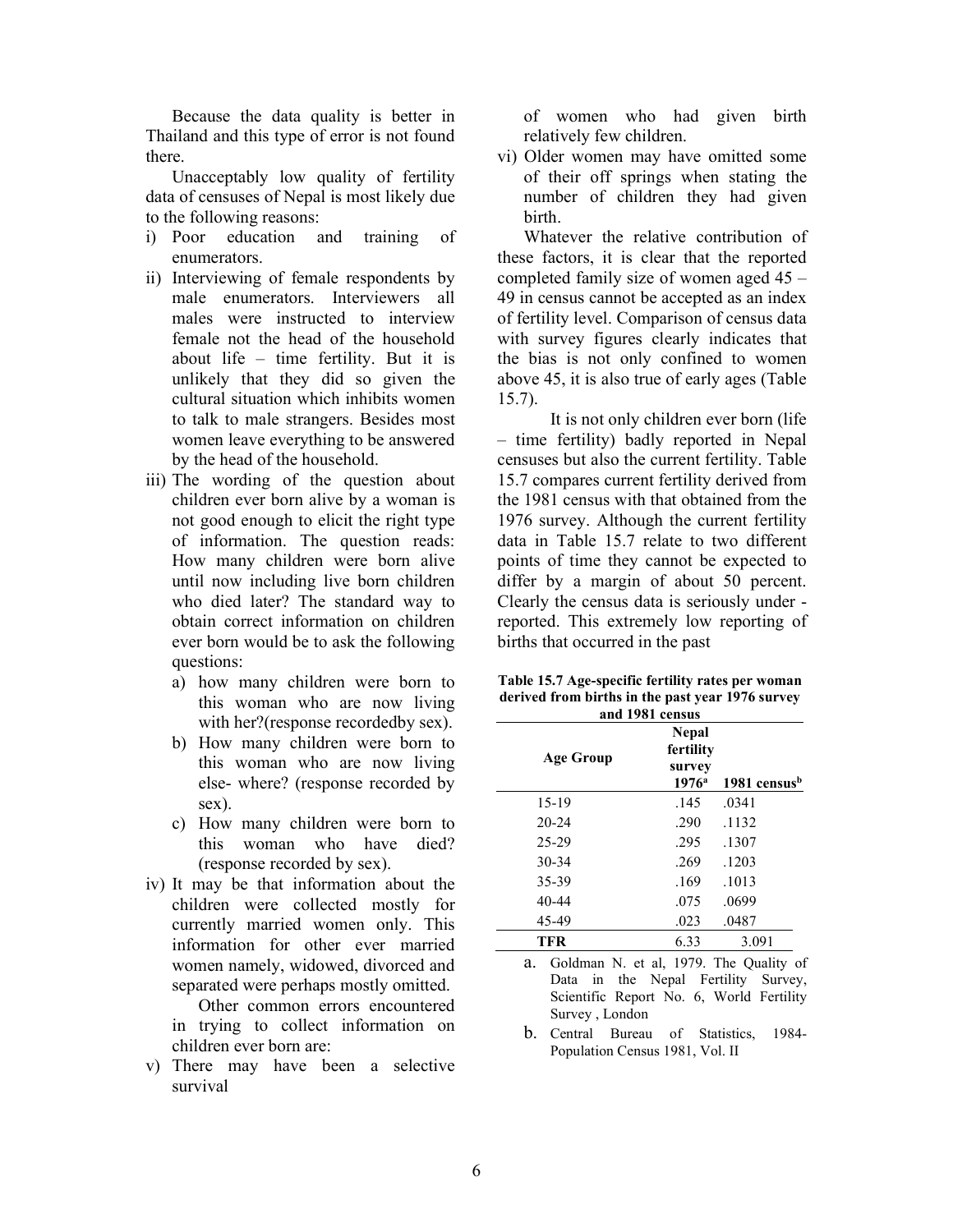Year may be attributed to the following possible causes:

- i) The question asked in the 1981 census to obtain in formation on current fertility was not very appropriate. The question was: " During the period from mid April 1980 to mid April 1981 ( $1<sup>st</sup>$  Baisakh 2037 to end of Chaitra 2037) how many children were born alive to this woman" (live births were recorded by sex). This type of question is subject to substantial reference period error in the Nepalese society where the vast majority of women are illiterate and hardly remember the date of occurrence of a vital event. Also when a question is asked by limiting the reference period to 12 months only many women are likely to deliberately displace the event in order to avoid all the problems answering the question. Perhaps more reliable data on births last year could have been obtained if the question was asked on most recent live birth. This was also what the Census Planning Meeting had recommended of the 1976/77 round of censuses of the Pacific region island countries (Greenewegen,  $1979$ <sup>6.</sup> In this way every ever married woman would be compelled to report about her most recent live birth. For this enumerators can be instructed to concentrate on the last births that occurred during the past 3 years.
- ii) Some births were recorded as having occurred the 12 months preceding the census but were attributed to women over the age 50. In fact more births (25,874) were recorded as having occurred to women aged 50+ than to women aged

45-49 (14,078). Since it is rare for a woman to be able to bear a child beyond age 50 it is possible that either the births were wrongly dated or the ages of the women had been misreported. The 1981 census data indicates that the latter was the more likely case.

### Comments on other Items

It is very likely that just as the demographic data other data collected by the censuses of Nepal could be suspected for their reliability. Other data like the economic characteristics, education etc. of successive censuses do not compare very well as the definition adopted in each census is some what different.

Change of district boundaries between censuses has seriously affected population growth rates during the interensal period. For example, Kalikot District which shows growth rate of 24.2% during the intercensal period. For any area that has not experienced heavy in – migration the growth rate of this magnitude can only be attributed to boundry change. If detailed information on boundary change were available a more reasonable population growth trend could have been established for Kalikot and for other districts.

# Factor Affecting Quality of 1981 Census Data

Despite seemingly well organized census operation of 1981 the quality of data is not upto the standard expected. It is difficult to say what went wrong. But it is certain that the educational level of enumerators was too low and they did not seem to have got thorough training. Besides the number of enumerators was too small to cope with the population that had increased rapidly during the 1971-81 intercensal period.

<sup>6.</sup> Greenewegen, Ko (1979). " Censuses in the South Pacific, 1976-77', Asian and Pacific Census Forum, vol.5, No.4.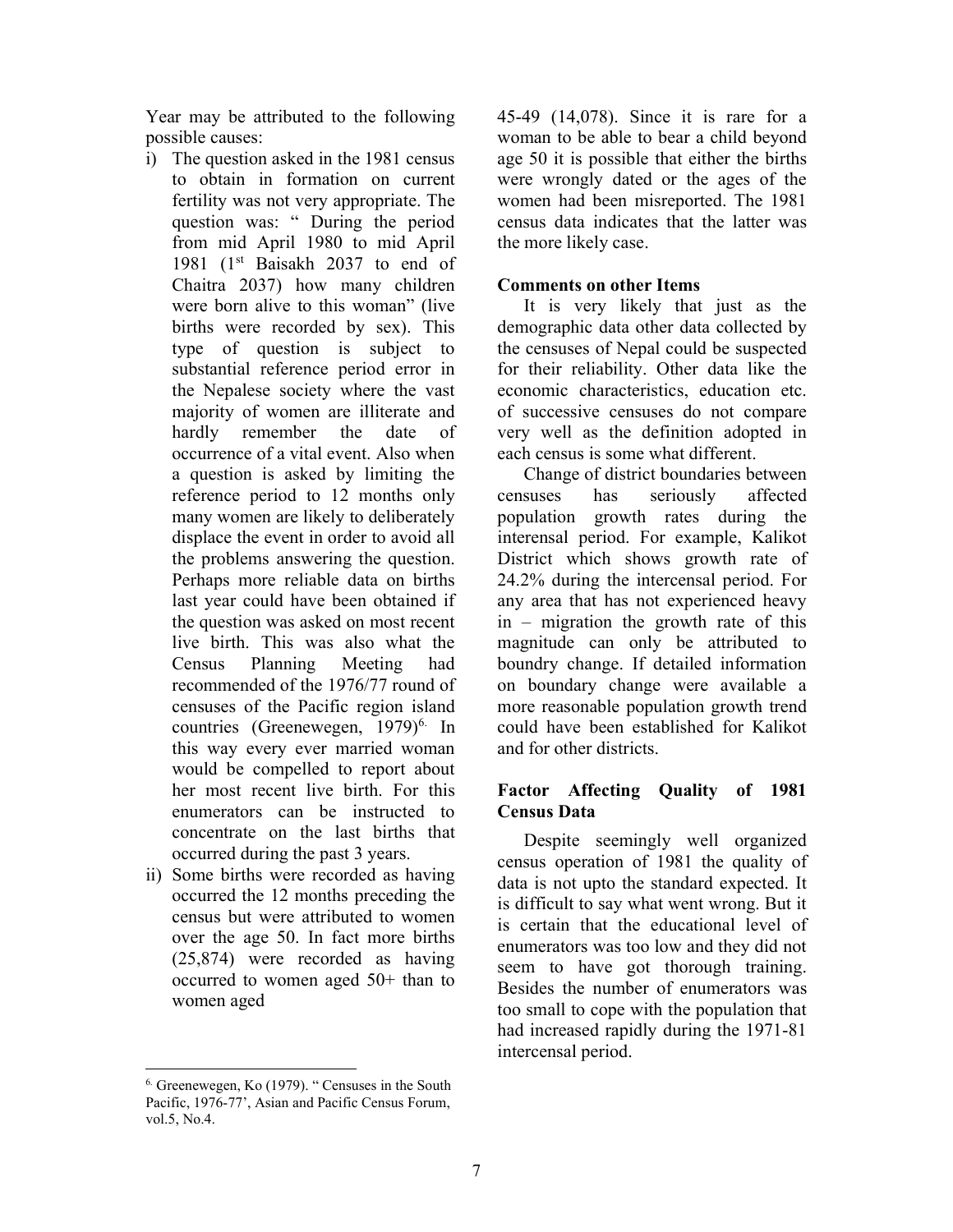Data processing was another area where many things could have gone wrong. Mistake could have creeped in even if the completed questionnaires were carefully edited and checked.

 Nepal's stage of socio-economic development also in part accounts for low quality census operation. The problems of census taking in Nepal has long been recognized (CBS,  $1977$ )<sup>7.</sup> but perhaps are still not widely appreciated. These problems relate mainly to the dispersal of the population over numerous hills, mountains, valleys and low lands and Nepal's mountains and hills comprise about 83% of the total land area (CBS,  $1982)^{8}$ .

 Problems of transportation and communication between the capital city and the rest of the country can be very difficult. Despite fairly fast construction of roads in the recent past most of Nepal is still not easily accessible. In the 1981 census round the bulk of census materials like questionnaire, stationary, enumerator's manual etc., were transported on human backs. The problems of transportation, communications and logistics that arise due to the physical features of the country are likely to persist well into the future. Additionally, because of the low level of education, people are not very well aware of the need for and use of, census data for social and economic planning.

## B. SURVEY

Though censuses in Nepal have been carried out approximately every ten years, there seems to be a great dearth of survey data for the intercensal period. There is as yet, no periodicity in conducting Demographic

Surveys. Whatever surveys have been conducted, they have been done in an Ad hoc basis. A brief description of major demographic surveys undertaken in Nepal is given below.

# National Health Survey

The first major national survey generating demographic data is the National Health Survey, undertaken by Department of Health in 1966. However, in this survey only about 80 per cent of all sample villages were covered. Because of this sizable non-coverage of sample villages, the estimates of demographic parameters obtained from this survey data are of limited quality. However, the important contribution which this survey made was to use the survey methodology for demographic estimation in Nepal for the first time.

## Family Planning Knowledge, Attitude and Practice (KAP) and Fertility surveys

The KAP and Fertility Surveys were conducted in four districts to gather basic information on the family planning programme and the base line demographic data for launching experimental pilot projects. The sampling of panchayats was based on probability proportional to the size of 1971 census population and the sample size was about 1500 married women aged 15-44 years in each district. The purpose was to determine whether the integrated family planning programme was more effective than the vertical programme or vice versa. The coverage of this survey was expanded to two more districts in subsequent years. The longitudinal survey was carried out in these districts annually from 1974 to 1978 to measure changes in demographic parameters of the areas under two population programmes. The major objective of this longitudinal survey was to assess the impact of each type of family planning programme on changes in fertility and mortality overtime. The Survey was undertaken by

<sup>7.</sup> Central Bureau of Statistics, 1977, The Analysis of the Population Statistics of Nepal, Kathmandu.

<sup>8.</sup> Central Bureau of Statistics 1982. Statistical Pocket Book.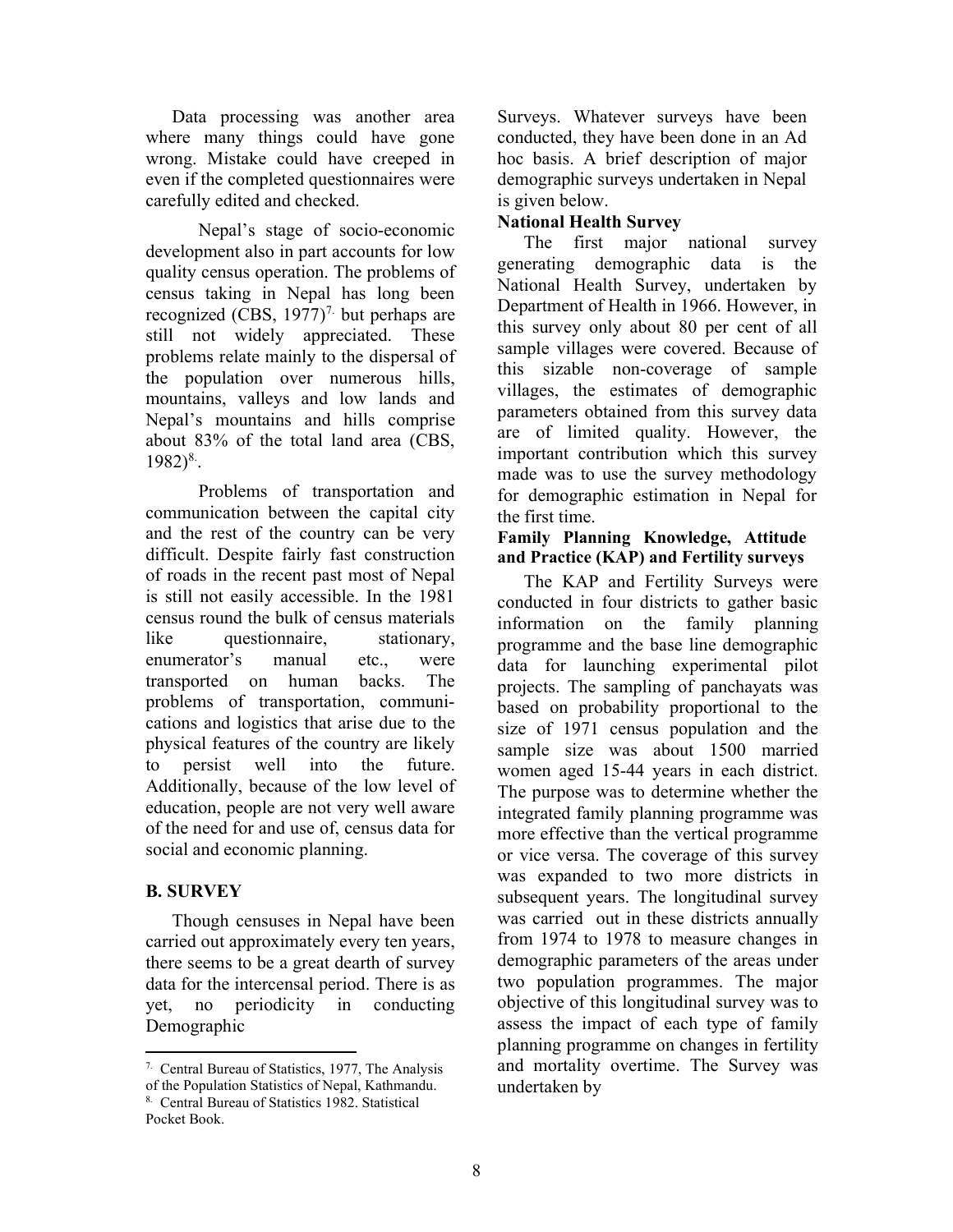Nepal Family Planning and Maternal Child Health Project.

# National Fertility Survey (NFS)

The NFS was undertaken in 1976 with the joint collaboration of His Majesty's Government of Nepal, Family Planning and Maternal Child Health Project (FP/MCH) and World Fertility Survey (WFS) Project. The WFS staff were involved in all phases of the survey to ensure that the survey was carried out according to WFS prescribed format. The main objective was to provide estimates of fertility levels at national and regional level and to ascertain determinants of fertility. The survey covered thirty-three districts and 5940 currently married women in the reproductive ages (15-49).

## Demographic Sample surveys

The longitudinal demographic sample surveys were undertaken in 1974/75, 1976 and 1977/78 by Central Bureau of Statistics (CBS). The objectives of these surveys were to estimate the population growth rate and its components-fertility, mortality and migration. The longitudinal surveys were preferred over the single round retrospective survey because the former can detect ad correct omissions and errors. The longitudinal survey gives series of estimates which would allow to judge the reliability of estimates. These surveys were done with the joint collaboration of His Majesty's Government of Nepal, Central Bureau of Statistics and United Nations. The overall sample size was 6 per cent of the total population or about 75,000 persons distributed in 191 wards of 15 districts.

## Mid-term Population sample survey

The mid-term population sample survey was conducted in 1976 by Central Bureau of Statistics in collaboration with United Nations. The major objectives of the survey were to provide up-to-date estimates of a) population by age and sex; b) economically

active population by profession; c) literacy; d) migration and e) other miscellaneous statistics for the intercensal period 1971 and 1981. The secondary objectives was to establish some trends for future population sample estimation by drawing representative sample to get reliable national estimates. This was the first time when a mid-term (i.e. between two censuses 1971 and 1981) sample survey was conducted. Altogether, 35.01 per cent of the total population of Nepal drawn from 75 districts was covered.

# The Second National Family Planning Follow Up Survey

This survey was conducted in 1978. The sampling design was to select 31 districts and interview 6000 acceptors. The field operation was completed but the final report did not come out because of data processing difficulties.

The survey was conducted by Nepal Family Planning and Maternal Child Health Project (FP/MCH)

# Contraceptive Prevalence Survey

The Contraceptive prevalence survey was undertaken in 1981 with the joint collaboration of FP/MCH project and Westinghouse Health systems, Washington D.C., USA. The primary focus of the survey was to the country. The sample design of the study was the same as that of the Nepal Fertility survey of 1976. The study was confined to currently married women in the reproductive ages (15-49 years). The sample successfully interviewed 5880 of 5924 eligible women, drawn from 33 districts of the country.

# Fertility and Mortality Survey

The Fertility and Mortality Survey was conducted in 1984 by New Era, a private research institution with financial and technical support from the National Commission on Population. This survey is expected to help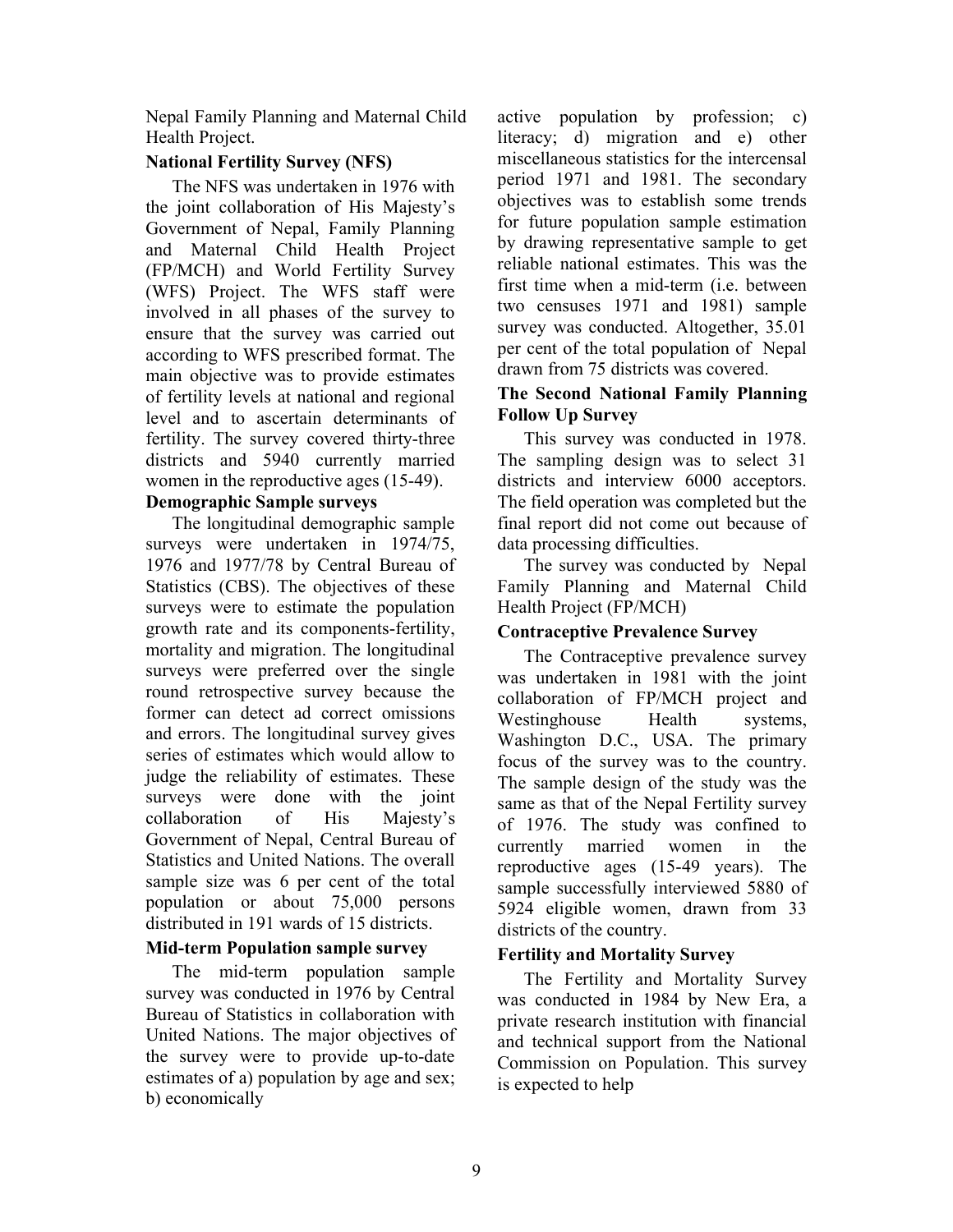determine and delineate factors influencing fertility and mortality by geographic regions. The sample design of the survey is the same as that of the Nepal Fertility Survey of 1976. The study was confined to ever married women in the reproductive ages (15-49 years), and 6184 eligible women from 20 districts were selected for interview. However, only 80.5 per cent or 4979 women could be successfully interviewed. Given the very low response rate, the reliability of the fertility and mortality estimates derived from this survey are questionable and therefore, the results of the survey are of limited value.

The major drawbacks of the demographic surveys in Nepal, are as follows: (i) often a large amount of data are collected which are seldom or never used. This could also affect the quality of survey data by burdening the work load of the interviewers and also by increasing boredom and suspicion of the respondents; (ii) there exists a wide time gap between data collection and data analysis for variety of reasons. As a result timely input of survey results to the formulations and evaluations of programmes/ policies cannot be ensured and (iii) though surveys are major source of getting demographic information, yet there is no definite time frame for under taking the surveys.

# C. VITAL REGISTRATION

# Background<sup>\*</sup>

The village Panchayat Law of 1962 gave the legal provisions to Panchayats<sup>\*\*</sup>to register vital events. In 1964, Central Bureau

of Statistics (CBS) started a vital registration pilot project in three Panchayats of Kathmandu valley with some success. But the practice was discontinued. In 1972, the vital registration project on the sample basis was carried out by Family Planning and Maternal Child Health Project (FP/MCH) in Banke and Nuwakot districts to evaluate the family planning programme. The family planning staff posted in different Panchayats in these two districts used to devote two working days in a month to register vital events continuously in their respective Panchayats besides collecting information during home visits on other days. The staff from the central office in Kathmandu did six monthly surveys in these areas. This dual system of registration checked the accuracy of each method against each other and gave a method to estimate vital events missed by both surveys and registration.

This project continued for four years till 1976 at least in one district, Nuwakot. The results revealed that in the first six months, the coverage was poor but then the coverage began to improve to the acceptable limits and then in the final year, the coverage was poor because of the poor supervision. The project was terminated in 1976 because it was argued that the collection of vital events is not the responsibility of FP/MCH, therefore, the resources of FP/MCH project should not be diverted for vital events collection.

# Vital Statistics Programme: Past and Present

The office of the Registrar under the Ministry of the them Home and Panchayat (later on Home Ministry) was made responsible for setting up vital registration system in Nepal in 1976/77 (mid-July, 1976 to mid –July 1977). The vital events began to be registered from April 1978. This registration activity was undertaken after the enactment of

<sup>\*</sup>For details, see Joshi, P.L., 1986. Overview and Evaluation of Vital Statistics Programme 1976-1986", National Commission on Population, Kathmandu, (mimeo).

<sup>\*\*</sup> Local Self government.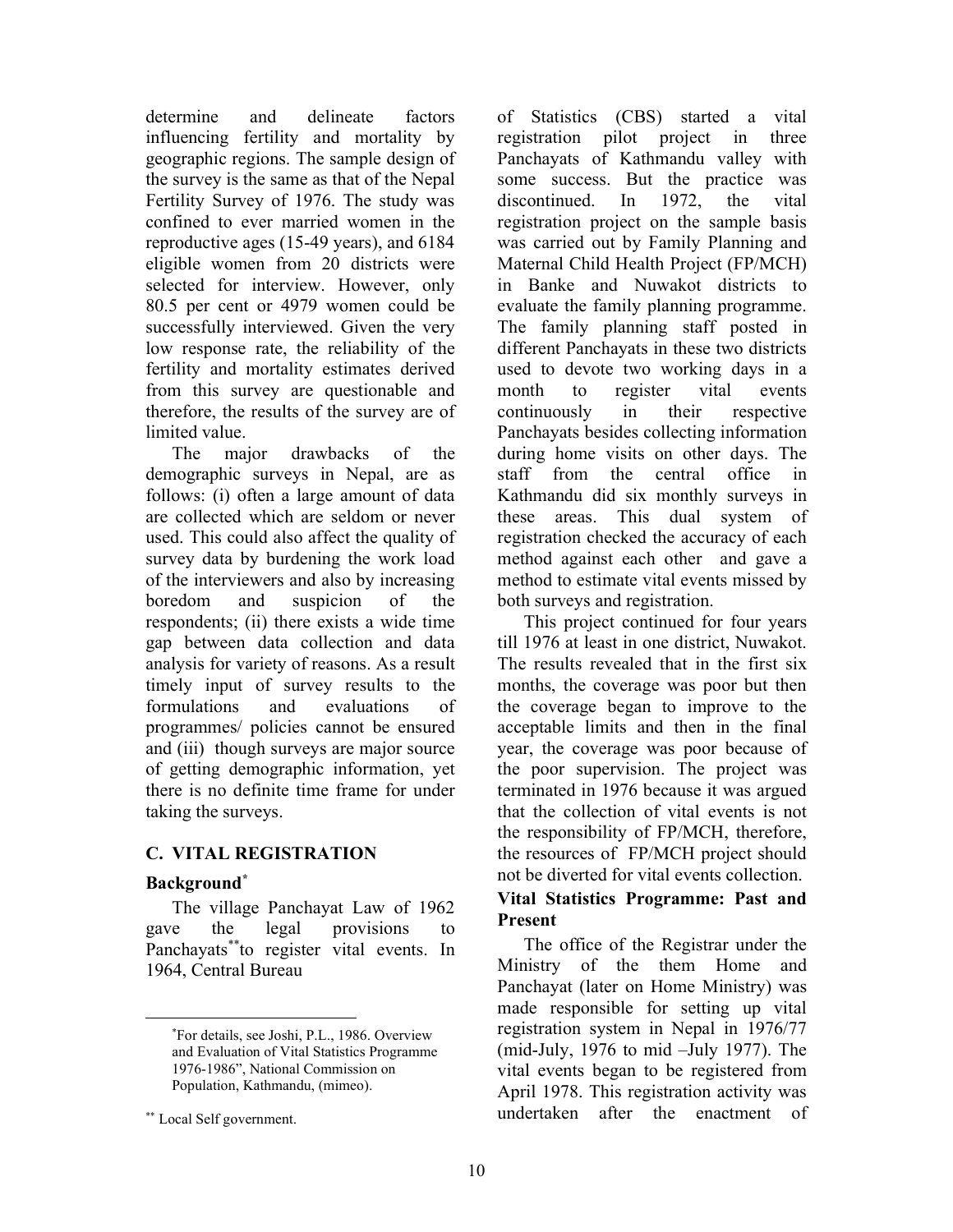Registration Act of 1976 and Household Listing Act of 1977. The actual operation started with ten districts (one in Kathmandu and nine in the Terai); The number increased to twenty-one in 1979/80, thirty-four in 1980/81 and forty in 1981/82.

At present the vital statistics programme is being carried out in forty districts by Registrar's office. At the district level there are district level cells attached to the office of the Chief District Officer (CDO). There is at least one junior level staff in the district cell who is responsible for collecting filled in vital statistics form from village Panchayat secretaries and sending those to the central office. The district level cell is responsible for supplying forms and necessary materials to village Panchayat secretaries who are responsible for registering vital events that occurred in their respective Panchayats.

Vital events are recorded by the completion of a notification form. Information on the forms are recorded in the local registrar's permanent record book. These forms are then transmitted to the district cell which after reviewing wend them to Registrar's office in Kathmandu.

#### Achievement

Table 15.8 shows the coverage of districts and achievement in birth and death registration since 1978/79 when the programme was initiated.

The table shows that the coverage of districts increased to 40 by 1981/82 which remained constant since then. There is an increasing trend in the coverage of births and deaths; but in case of death, the figure slightly decreased in the year1983/84.

| Item                                | 1978/79   | 1979/80   | 1980/81 | 1981/82              | 1982/83    | 1983/84    | 1984/85    | 1985/86    |
|-------------------------------------|-----------|-----------|---------|----------------------|------------|------------|------------|------------|
| District covered                    | 10        | 21        | 34      | 40                   | 40         | 40         | 40         | 40         |
| Population covered                  | 3.221.305 | 6.566.841 |         | 9,361,410 10,807,000 | 11,163,612 | 11,531,991 | 11,912,527 | 12,305,619 |
| <b>Registered events</b>            |           |           |         |                      |            |            |            |            |
| <b>Births</b>                       | 32,347    | 34,969    | 43,517  | 54,202               | 68,010     | 97,778     | 108,352    | 126,613    |
| Deaths                              | 6,424     | 9,645     | 12,698  | 17,082               | 18,119     | 16.071     | 20.181     | 23,466     |
| Percentage of Coverage <sup>1</sup> |           |           |         |                      |            |            |            |            |
| Births $(\% )$                      | 22.7      | 12.0      | 10.5    | 11.5                 | 14.1       | 20         | 21.7       | 25.2       |
| Deaths $(\% )$                      | 10.7      | 8.0       | 7.5     | 8.9                  | 9.3        | 8.1        | 10.1       | 11.6       |

Table 15.8- Covera ge of districts and achievement in birth and death registration since 1978/79

1 Population in district where vital statistics programmes has been carried out was estimated for each year by using the rate of growth of population observed during the intercensal period 1971-81 with adjustment for boundary changes. From the knowledge of CBR and CDR for the years 1981 and 1985, corresponding figures were estimated for each year by assuming liner trend. In this way, the percentage of coverage of births and deaths are estimated for each financial year.

The percentage of coverage in vital events registration increased significantly since 1983/84 when the relaxation on fines for not registering vital events in time was greatly reduced. It is to be noted that this is the year when incentive payment was discontinued to local registrars. Hence, it is suspected that

many of the registered births and deaths from 1983/84 onwards must have occurred in preceding years. The percentage of coverage has been estimated to be 25.2% for births and 11.6% for deaths for the year 1985/86, which is encouraging; but the magnitude of the proportion of births from previous years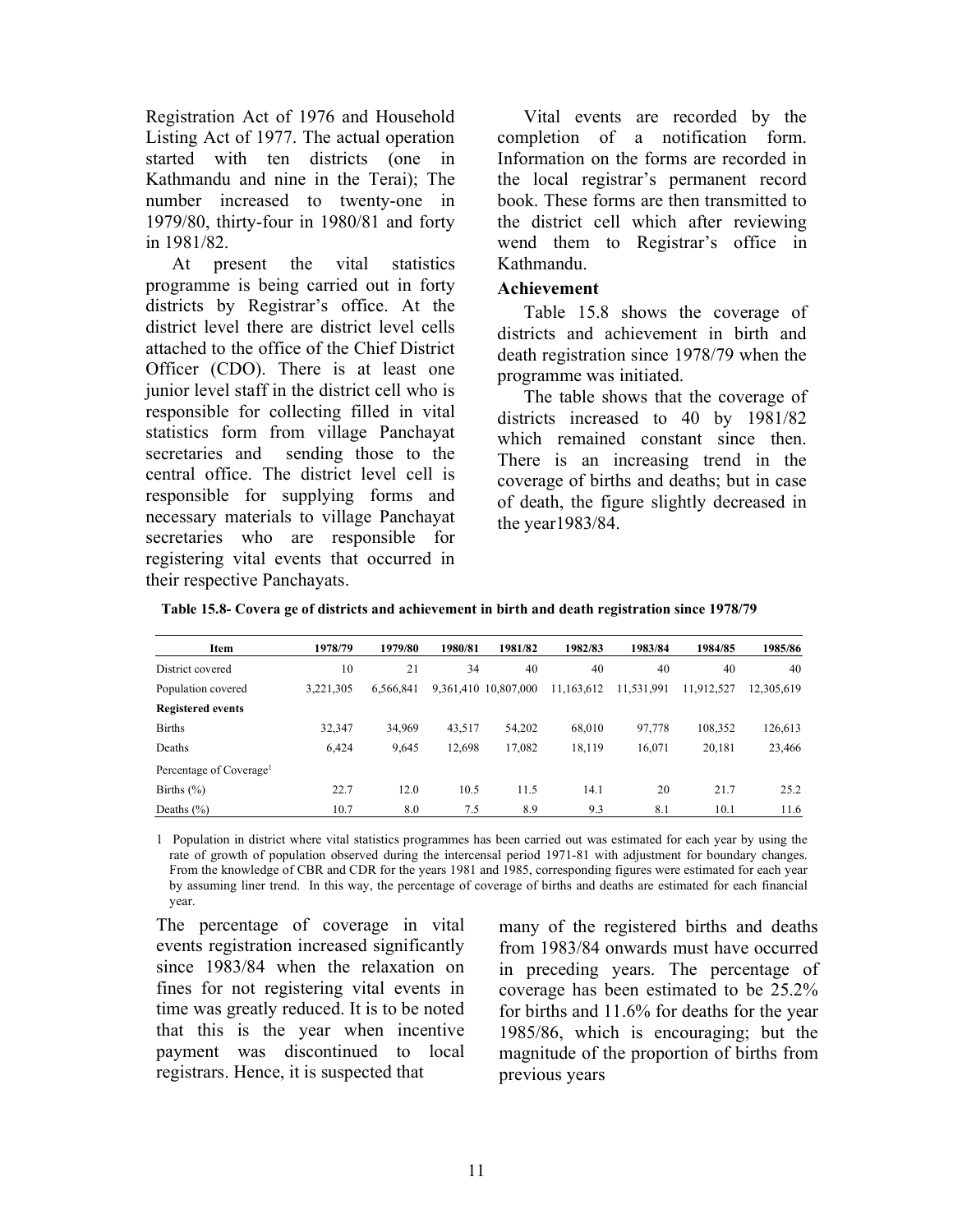Registered in the year 1985/86 is unknown

# Pilot Projects

In order to seek new approaches for increasing the effectiveness of the vital statistics programme, the Registrar's office in coordination with UNFPA conducted several experiments with various sets of alternatives using Pradhan Pancha, Village Panchayat secretary, cooperative worker, forest worker, health worker, malaria worker and ward chief as local registrars.

 It was found that the Panchayat using forest worker as registration followed by Panchayat using village Panchayat secretary as registrar and then by another Panchayat using the cooperative worker as registrar. Another Panchyat using village Panchyat secretary as registrar was low in the ranking which showed that there might be large variation in the performance using Panchayat secretaries as local registrars. However, the experiment showed that the best performance can be achieved by using mobile local registrars who go from house to house to register vital events. But, most of the Pradhan Panchas interviewed were of the opinion that Panchayat secretaries should be made responsible for vital events registration. The general consensus in the office of the Registrar was that the improvement in experimental areas was primarily due to the intensive campaigning about the vital registration system in these areas rather than by any other factors.

 Inspite of the intensive efforts in experimental areas, the coverage of the birth registration ranged from 19 per cent to 77 per cent and the death registration ranged form 3 per cent to 40 per cent.

## Sample Registration Scheme (SRS)

Noting the fact that facilities and resources, efforts and dedications which were available for the experimental areas might not

be available on a national scale and even though available, it will take decades to gradually expand form eight experimental Panchayats to cover about 4000 Panchayats on a national scale and to yield sufficiently accurate data, the sample registration scheme was initiated in 1984.

The objectives of the Sample Registration Scheme were as follows:

- 1. Test varieties of ideas to make the vital events registration effective on a national scale;
- 2. gradually expand these wards to Panchayats and then to districts so that vital registration system can be expanded on a national scale and
- 3. obtain reasonably reliable vital statistics data on sample basis within a period of about 10 years.

The procedure included the dual system of recording vital events by continuous enumeration and periodic surveys at an interval of six months. The project was initiated in 50 wards of 25 Panchayats in 10 districts on first of Baisakh 2041, i.e. on April 13, 1984. The continuous registration of vital events in each ward was done by respective Panchayat secretary. The six monthly surveys were done by the central staff of the Registrar's office, Ministry of Home Affairs. Before the initiation of the project, base line information were planned to be collected and special seminars were conducted by the staffs of Registrar's office in each ward so as to acquaint the local people the purpose of registering vital events and to seek their cooperation in increasing the coverage of vital events in their respective wards. This system gave the estimated coverage of vital events in their respective wards. This system gave the estimated coverage of births and deaths to be 75.8 per cent and 65.7 per cent respectively.

## Civil Registration System

 Setting up an effective civil registration system in one district was initially planned to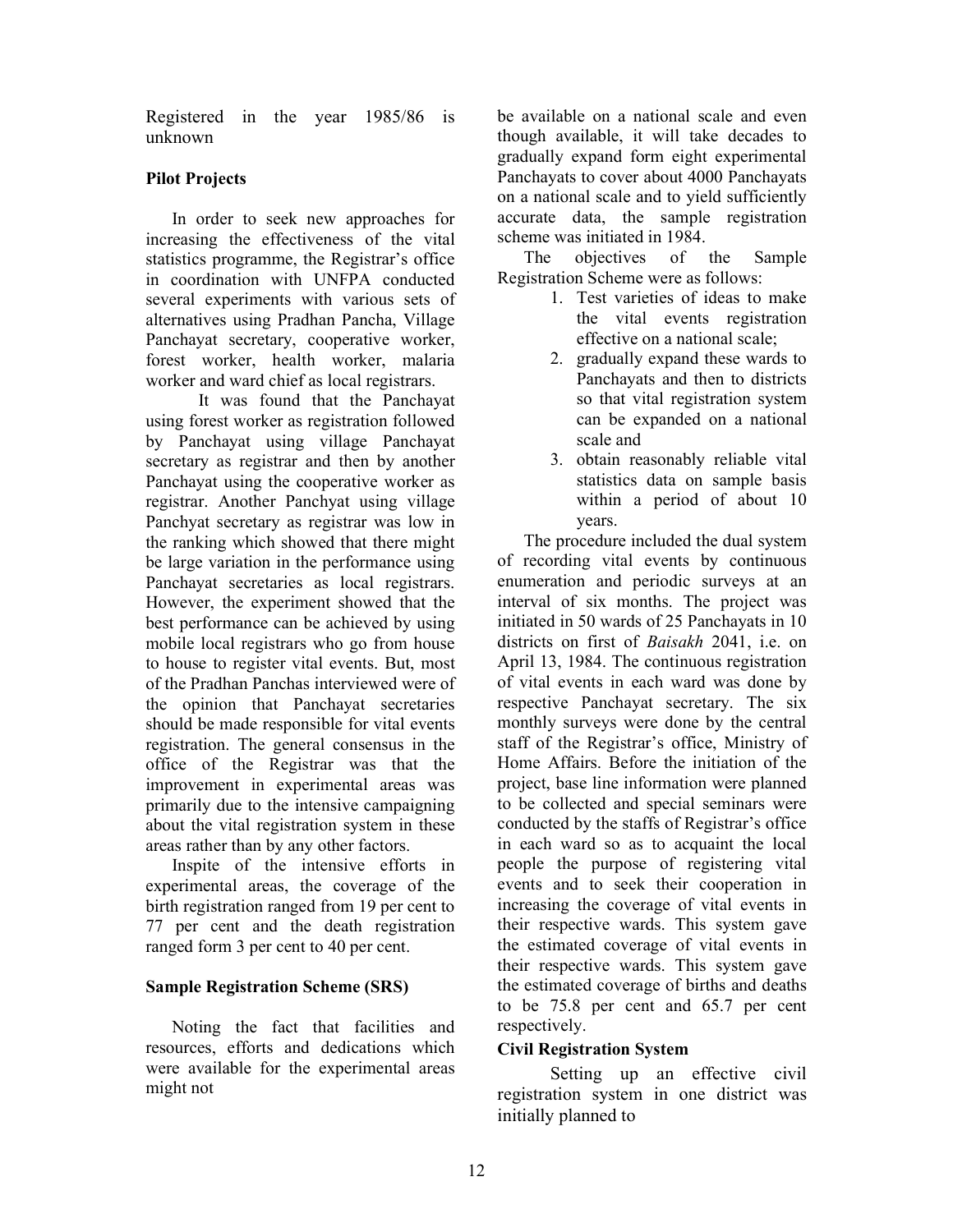be undertaken in the second half of the year 1985 by Registrar's office under the Ministry of Home Affairs. However, civil registration programme has been initiated under National Commission on Population since May 1986. the programme covers ten Panchayats of five districts. If implemented on a national scale, the programme is expected to maintain updated civil registration list to the ward level and help determine the population size along with the flow of migration on a continuing basis. Patterns and types of migration can also be determined.

### **Budget**

The Table 15.9 shows the budget of

Table 15.9- HMG and UNFPA budget for the vital statistics programme since 1976/77

|                  |            | (in 000 Rs.) |
|------------------|------------|--------------|
| Year/Budget      | <b>HMG</b> | <b>UNFPA</b> |
| 033/34 (1976/77) | 158        | 646          |
| 034/35 (1977/78) | 225        | 600          |
| 035/36 (1978/79) | 366        | 39           |
| 036/37 (1979/80) | 403        | 1,134        |
| 037/38 (1980/81) | 533        | 2,816        |
| 038/39 (1981/82) | 650        | 2,448        |
| 039/40 (1982/83) | 882        | 1,760        |
| 040/41 (1983/84) | 1,200      | 563          |
| 041/42 (1984/85) | 1,413      | 366          |
| 042/43 (1985/86) | 1,872      | 237          |

HMG and UNFPA for the vital statistics programme since the beginning of the programme.

 HMG's share of the budget increased from Rs. 158,000 in 1976/77 to Rs. 1,872,000 in 1985/86 whereas UNFPA's share of the budget was Rs.646,000 in 1976/77; peak point was reached in 1981/82 with an approved budget of Rs. 2,448,000 and it decreased to Rs.237,000 in 1985/86.

 Because of various reasons, UNFPA's portion of actual expenditure was far lower than the budget approved. For example, during the  $6<sup>th</sup>$  five year plan  $(1980-85)$ , the actual

expenditure was Rs. 3,613,288.92 and the budget allotted was Rs. 7,953,000.00 and thus, the percent of the budget spent was 45.4%.

### Factors Affecting Low Coverage in the Vital Statistics Programme

There are two major reasons for the low coverage in the vital statistics programme, viz:

- 1. Organizational and administrative problems; and low
- 2. socio-economic development

# Organizational and Administrative Problems

The organizational and administrative problems include some of the administrative decisions which might have resulted in low coverage of vital events.

i) The evaluation of 10 districts conducted in January 1980 showed that the completeness of the birth registration was 38.3% and for deaths, it was 13.6% (the corresponding revised estimates are 22.7% and 10.7% respectively). With such low coverage in births and deaths in the beginning of the programme and not to speak about the low coverage of other events like marriage, divorce and migration, serious thoughts should have been given to improve data rather than expanding the programme from 21 districts in 1979/80 to 34 in 1980/81 and then further expansion to 40 districts in 1981/82.

The analysis showed clearly that female births and higher order births were significantly under registered relative to male births and first and second order births respectively. Infant deaths were highly under registered. Emphasis should have been put to decrease the errors caused by above factors. The further expansion of districts might have lowered the quality of data. Improvement in quality and compilation of vital statistics data should have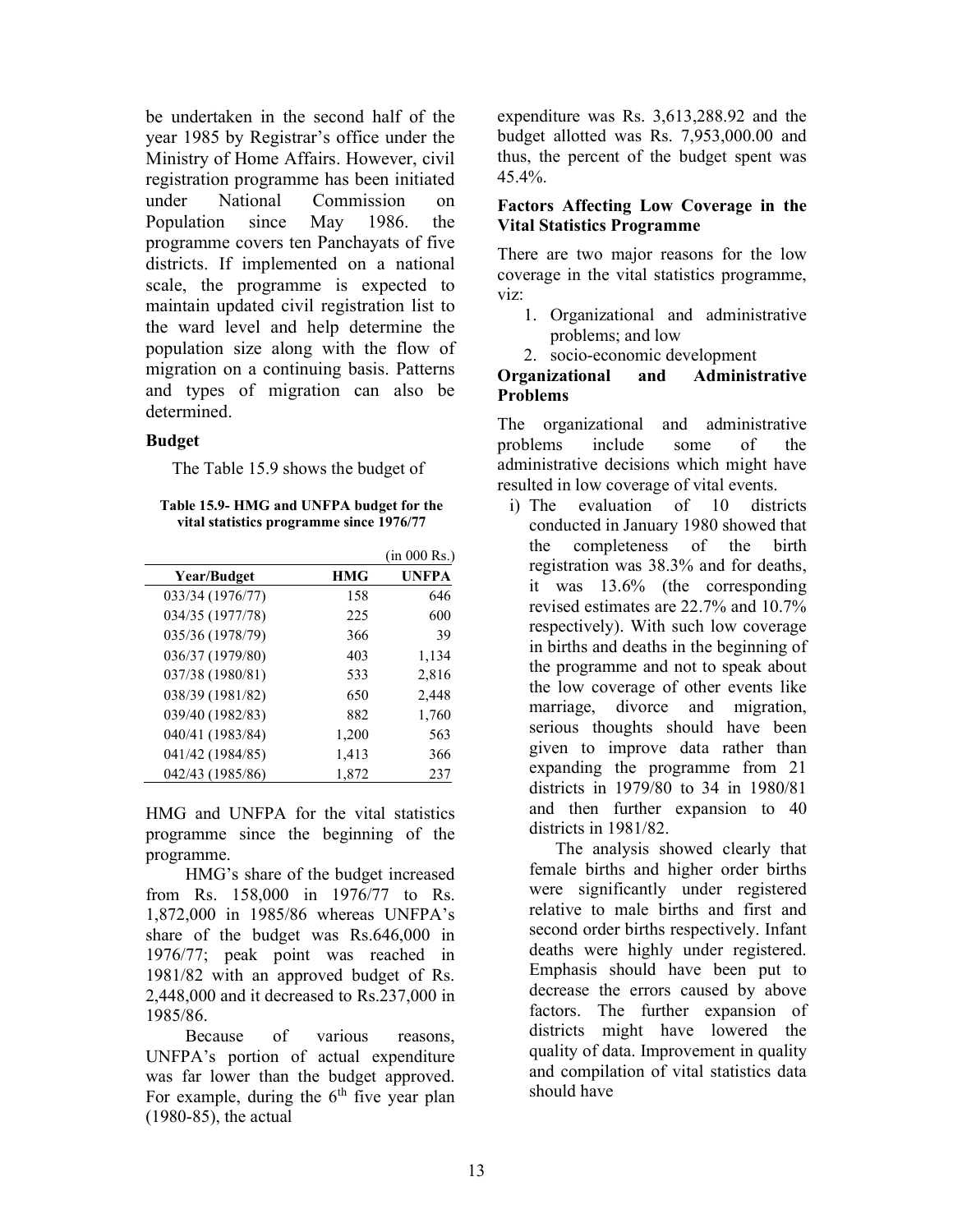been given serious consideration before expanding the programme.

- ii) Incentive payments were given to local registrars to boost their moral so that they would give more time in increasing the coverage of vital registration data. But, because of frequent changes in decisions, apprehension was made that further deterioration in reporting might have occurred. Initially, Rs.30.00 per month was given to each Panchayat secretaries who were local registrars. This decision was changed in 1982/83 so that Rs. 10.00 per month was given as incentive payment in addition to Rs.1.00 for each vital events registered. Because of this change in the decision, it was found that the vital events registration decreased to a considerable extent. In 1983/84, decision was taken not to give incentive payment to local registrars which must have affected a great deal in programme performance. Local registrars were very unhappy about the decision and they were very unhappy about the decision and they were little enthusiastic about the vital events registration.
- iii)Panchayat secretaries who are local registrars in their respective areas are under the Ministry of Panchayat and Local Development whereas the Vital Registration office is under the Ministry of Home Affairs. As such, the vital registration office does not have direct control over the registrars which must have affected the coverage of vital registration.
- iv) Vital events have to be registered within 35 days of occurrence of events, otherwise a fine will be imposed, otherwise a fine will be imposed. This act was promulgated to decrease the time lapse between the registration and actual occurrence of events. However, people are reluctant to

register events by paying fine after 35 days of occurrence of events. Thus, a large proportion of events must have gone unregistered. In case of death registration, the problem is more crucial. When the mourning period is forty-five days for the general population, the majority of people must have found inconvenient to report within 35 days and thus, it is likely that a large number of deaths must have gone unregistered. However, because of the necessity of the deceased person's death certificate for the transaction of his/her property, it is likely that problems are not crucial in adult deaths as in infant deaths.

- v) There has been a considerable financial constraint to carry out the vital events registration programme. Many of the local registrars complained about the lack of stationery and storage capacities. The staff in district offices lacked the office furniture. They have to supply necessary forms and collect reports from local registrars but because of the lack of funds, it has been reported that their activities have been seriously hampered. Necessary publicity material which had been printed according to the plan could not be dispatched to local Panchayats due to lack of funds.
- vi) Adequate trained manpower is a problem, without them, it is not possible to carry out pilot projects which are expected to increase the effectiveness of the vital registration programme.

#### Socio and Economic Development

 People with low level of socio and economic development might be reluctant in registering vital events because the certificates which they get in return don't bring any direct